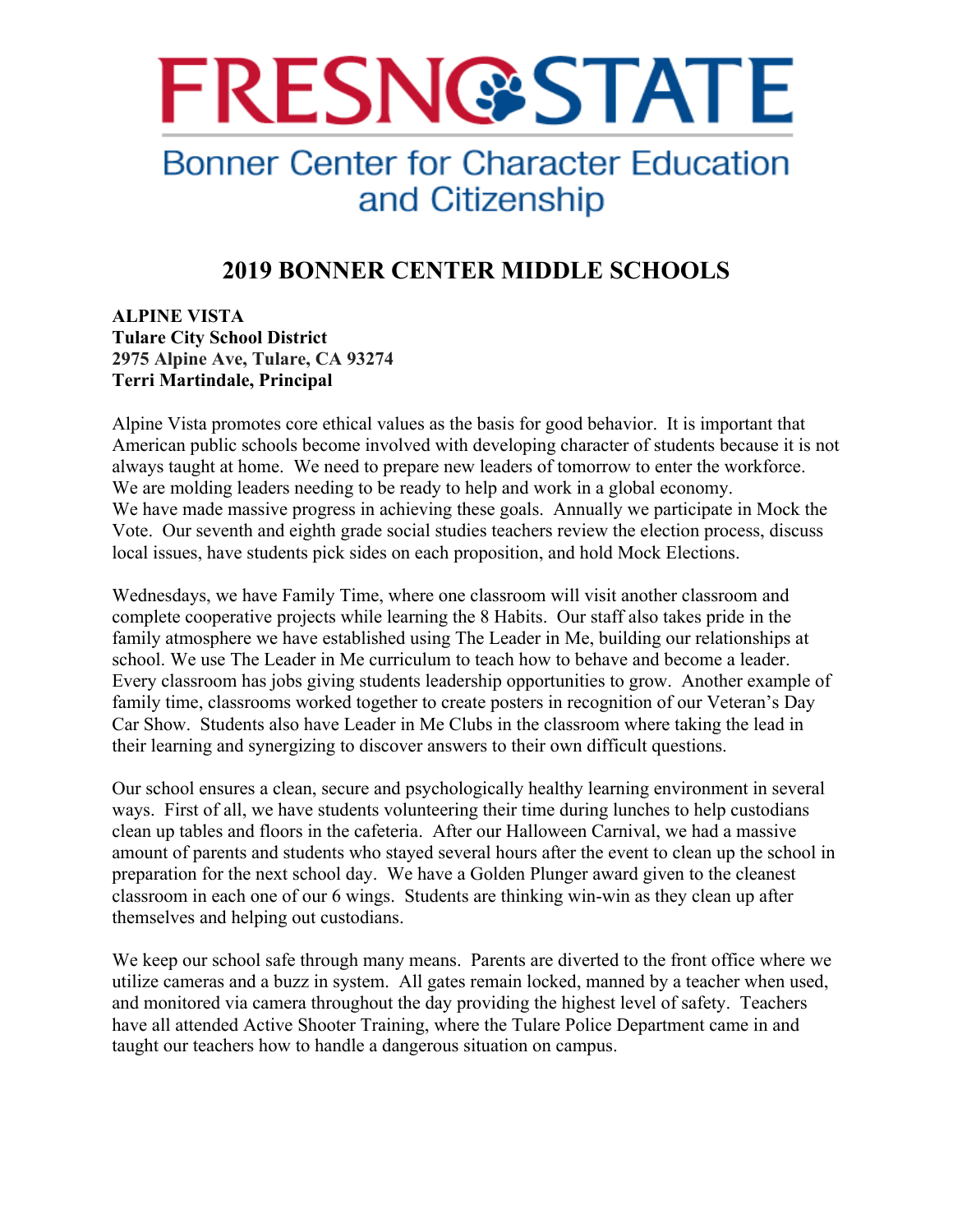Adults at Alpine Vista School promote and model fairness, equity, caring, and respect daily. For example, we use The Leader in Me workbooks to teach the 8 Habits as a whole class, in centers, workstations, and in small groups. Teachers discuss their lives and how they are using the habits during family time, whole class instruction, and class meetings. When a student makes a mistake, a few actions will follow. Teachers use this opportunity as a learning experience to discuss mistakes made and how they can use the habits to reflect.

Alpine Vista provides students opportunities for civic learning and service learning projects tied to curriculum. As a school, we give back to Food Link by joining our neighboring high school's Harvesting Hope project. Through this charitable program, Food Link has received over a hundred-thousand pounds of food. It is wonderful to see families head out to pick corn, oranges, and other food ready to be harvested in fields and backyards of families within the community. As a district, we are United for Good. Our students give back to the community in other meaningful ways as well. Our AVID students run Kids Day selling newspapers to support Valley Children's Hospital. We also collect Pennies for Patients to raise money for this importance cause. One of our classes on campus is California Junior Scholarship Federation (CJSF). Students learn to give back in many ways and document hours of charity.

Teachers promote social competencies and behaviors through our school matrix. We created a matrix of expected behaviors on the playground, office, cafeteria, hallways, and other crucial areas where behaviors are taught using the PBIS method.

It is clearly evident Alpine Vista School has a lot to offer our students and community. Character Counts and The Leader in Me has transformed our school, producing students that are prepared to tackle the needs of tomorrow. Our campus atmosphere is welcoming and productive. Character development is not just alive, but thriving in a time desperately needing leaders to stand up and take charge.

#### **GRANT MIDDLE SCHOOL Kings Canyon Unified School District 360 Northeast Ave, Reedley, CA 93654 Sharon Matsuzaki, Principal**

#### *Education for democracy is at the core for our public schools. Describe why American public should involve themselves with developing the character of their students.*

It is important for the- future of our democracy to teach children to build acceptance and tolerance and for students to know it's important to be good caring people. Our students are our future, therefore to create the society we want to live in, we need to teach now what we want to see later. In these rapidly changing times our American family culture is different than it looked years ago. Schools used to be a support to parents who took the role of teaching children wrong from right, character virtues and morals. Now, not only are we looked to as being the responsible party to do that teaching, we are met with resistance when we attempt to correct behavior with consequences and discipline.

However, it does not mean we can give up. We try and save students from bad choices because many students lack positive role models in their lives. Having self value and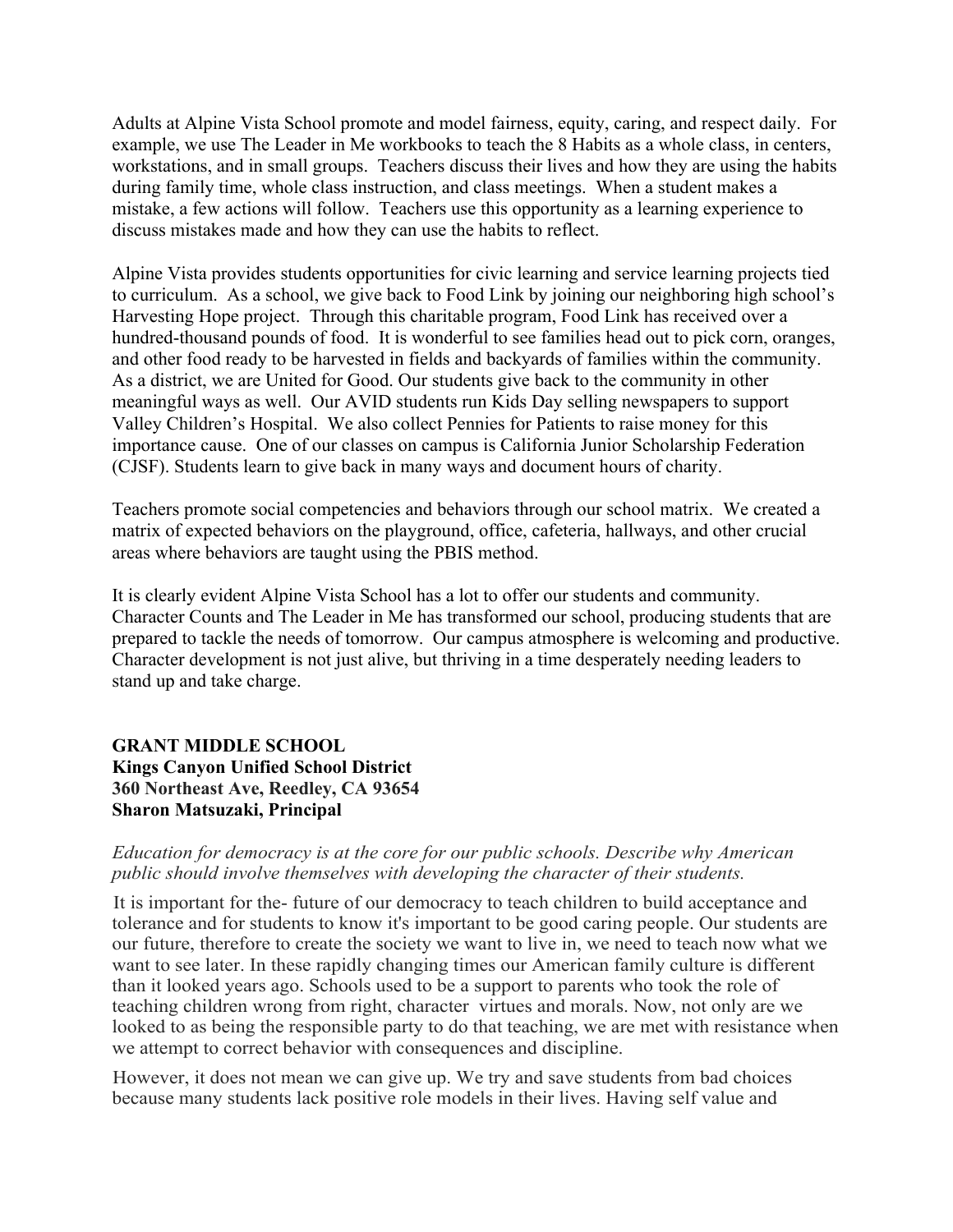knowing one has a responsibility to the community can boost revenues and avoid overcrowding in prisons.

The goals at Grant Middle School are for our students to be:

Responsible, Respectful, Resourceful, good citizens, well rounded individuals, critical thinkers, life long learners, charitable, empathetic, college and career ready, leaders, and have knowledge of their role as a good citizen in a democracy. All students will visit at least one college campus every year, maintain a GPA of 2.0 or above, and not receive any Ds or Fs in core classes. As a school site our goal is to achieve Platinum status for PBIS, at a minimum, maintain our gold status for a third year. We also have a goal to reduce our suspension rate by 15%. (Currently we are on track to meet that goal as we have a 37% decrease so far this 2018-2019 school year.) This will hopefully increase our level on CA Dashboard moving us off of red to orange or yellow status. Our intended goal for our CA Dashboard is to reduce the number of chronic absenteeism- currently 4% and to move from yellow status to green.

We focus on amendments and basic human rights in all areas of ELNHistory. Studying Refugees - responsibilities of citizens, human suffering, disabilities. Studying Constitution-Jim Crow, Civil Rights i.e. voting- community and school pride of ownership, community standards and positive participation and contributions. Social worker teaches "Second Step" social skills curriculum to all six grade students once a week for Tier one behavior support. This 2018-2019 year piloting the "Time To Teach" curriculum which are behavior plans to encourage high expectations and winning classroom behavior.

We have several clubs such as: MESA, Anti-Bullying Champions (ABC), Student Council, leadership, Block G (Academic and Behavioral Honor Society), GATE, Chess Club. Team sports include - staff vs. students, After School Program, intramural sports, battle of the books, oral interpretation, band.

At Grant Middle School we demand people treat each other with respect. We model this behavior including adult to adult, student to adult, adult to student and student to student. Since respect is our first character value, we emphasize it in all we do including respect for facilities and materials. We have a fenced campus with positive PBIS messages posted around campus, murals, and marquee to make an inviting learning environment. Lessons have been created to teach each core value at the beginning of each year and are revisited as necessary throughout the year. Schoolwide assemblies and rallies highlight our core values and reinforce our message and expectations. Adult supervision is provided before and after school, as well as breaks and lunch. Students rise to the expectations of keeping the campus clean. We set expectations that everyone cleans up after themselves to support our amazing custodial staff. Full time social worker and part time school psychologist are on site to assist with student issues. Part time campus assistant to monitor restrooms, cafeteria, and hallways. Anti bullying club to promote safe environment for all students. Adults talk with students about their interests as well as topics within curriculum and take time to answer questions that are personal, and based on curriculum.

*How do students at your school contribute in meaningful ways to the school, to others and the community?* Our symphonic band plays at retirement homes and for the community. They also fundraise to take a trip to Disneyland to record their music in a Disney recording studio. Our Block G students provide community service as a way to earn their Block G points. Our eighth grade students attend the Civil War Reenactment at Kearney Park. Campus tours are given to incoming students or transfer students by Block G students. Our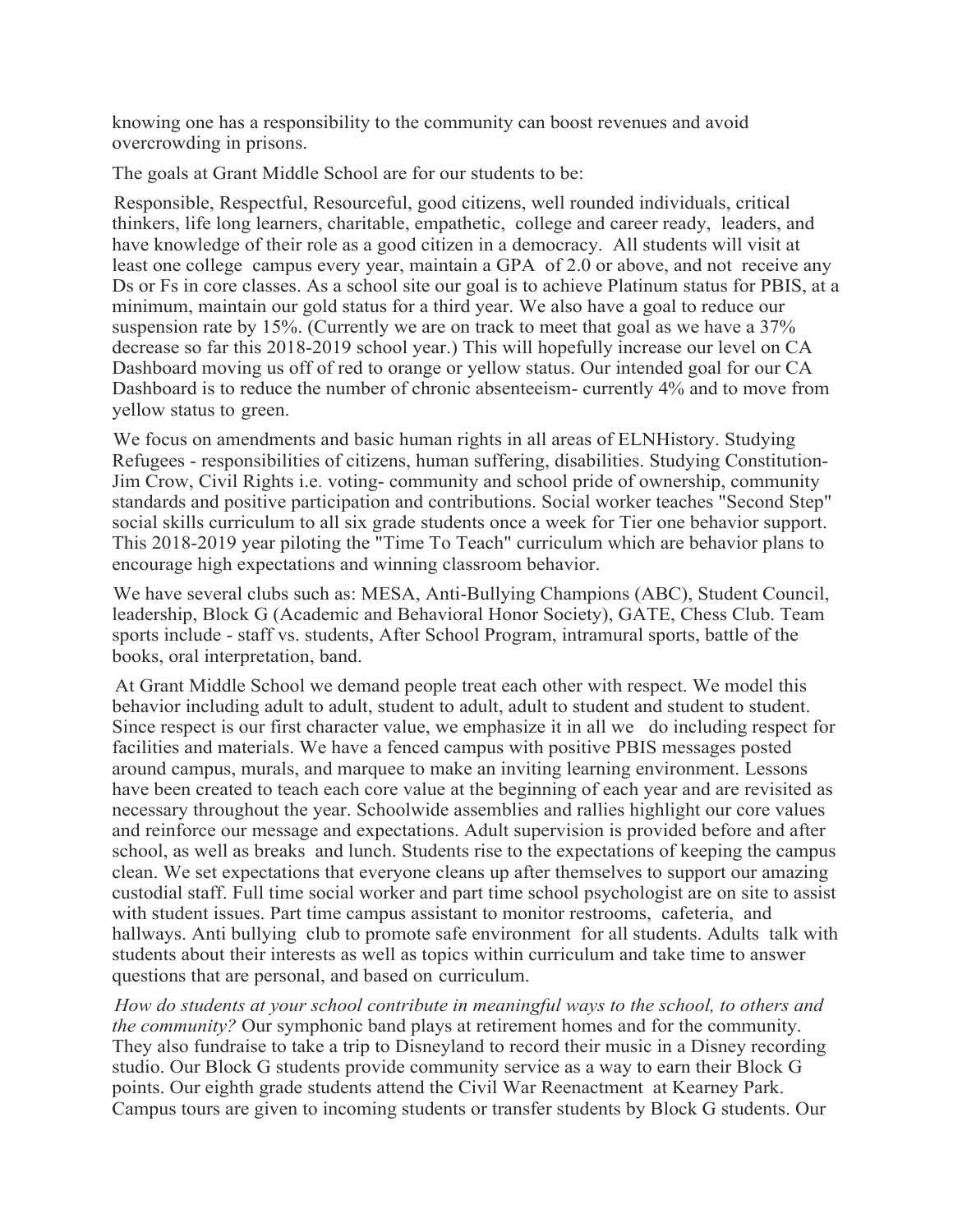sixth grade students attend a 3 day ecology unit for Scicon at Hartland camp. We also participate in Read to Succeed and we fundraise and provide celebrations such as carnivals and holiday grams. Our students worked with our campus assistant to create a float for Reedley Fiesta Parade to promote reading. After School Program provides opportunities for students to explore new learning through field trips to the Exploratorium Museum, Wonder Valley Resort, STEAM workshops, and Fresno Art Museum.

## **JOHN F. KENNEDY JR. HIGH SCHOOL Hanford Elementary School District 1000 E Florinda St, Hanford, CA 93230 Rick Johnston, Principal**

JFK Jr. High School places premium value on character education and its impact on the development of the students we serve. To this staff and entire school team character education is not just something that's taught. Character education is practiced, visible, felt, and real throughout everything we do here at JFK. Simply put, character education is something that is engrained in our culture and climate as a school. The staff at John F. Kennedy has worked diligently to improve their practices and teaching of character education. We accomplish this through, daily interactions with students, the use of district provided materials and focusing on teaching the six pillars of character trustworthiness, respect, responsibility, fairness, caring and citizenship whenever opportunities present themselves. The staff and students daily goal is to model what good character looks like. Our motto this year as a school is the three B's which mean: *"Be kind, Be Positive, Be a Knight.* " Over the past 13 years, character education has been developed into a cornerstone of how we build the culture and climate of the school. A change in mindset of how we view discipline to a mindset where, character education, prevention and reinforcement has led to many healthy successes for our staff and most importantly our students. Attendance has gone up annually and we have had measurable success in bringing down the number of classroom and campus disruptions. These successes show up as well in the number of suspensions and expulsions decreasing. We understand to get that "best hope" of a quality education they must strive to be here and want to be here. JFK Jr. High is proof that character education matters, it must be practiced and it does heavily contribute to the creation of a successful school culture and climate.

Most of our students come from difficult homes and socioeconomically challenged backgrounds. Some of our students face dysfunctional environments at home where character education is not being taught, modeled or reinforced. Social media, media and entertainment often send negative messages to our students that affect their ideas on character and what it is (the difference between right and wrong if you will). At JFK we counteract all these negative influences by teaching ourstudents the importance of having good moral character. We feel that these vital lessons in character that we have intertwined into our culture will not only help them succeed academically but can also help them succeed in life as well. These adolescent students are naturally impressionable, curious and possess a strong desire to understand the world around them.

John F. Kennedy staff has established a culture and climate where students and parents are proud to be Knights! We did this by focusing on the Josephson's Institute 6 pillars of Character. Our main focus is always on respect, responsibility, and caring. However, we've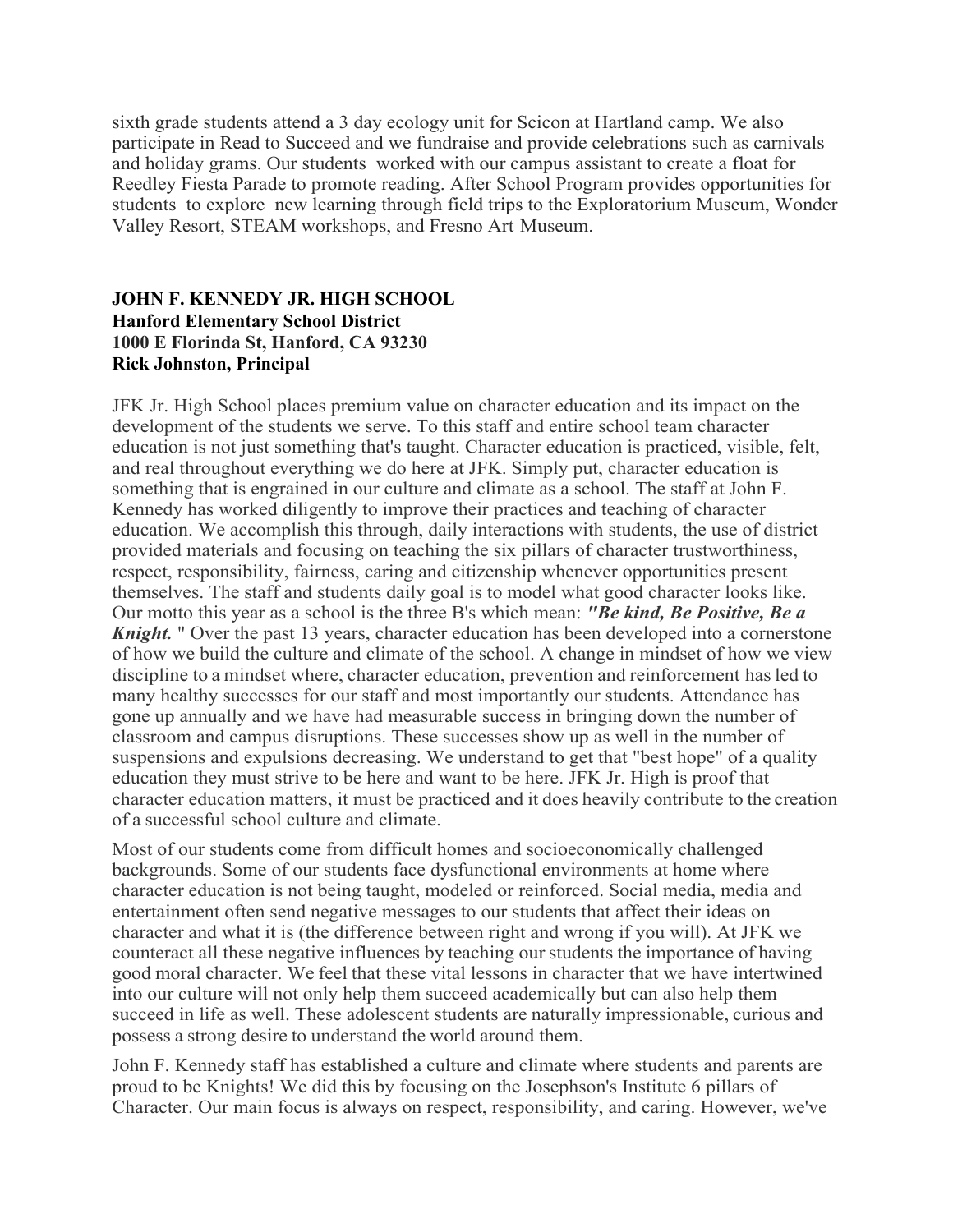found that as we developed these three pillars the other three naturally came into focus (trustworthiness, fairness, citizenship) and were easily taught and implemented as well. Over time, our goals have evolved into the following:

- Teachers and Staff atJFK will strive to take advantage of every teachable moment with students when it comes to quality character education. We will strive to be role models and not only teach character but display it in our actions as well.
- Continue to teach district provided character education called Life Skills and connect it to the things we already do in the realm of character education.
- Our Vice-Principal, Learning Director and School Counselor will continue to focus on our most at-risk students through our Leadership and Character Intervention Program, Academic-Counseling, Mediation and Peer Mediation Program. They will provide these students with extra character learning opportunities, counseling, incentives and support that in tum will promote a pathway for success for them in school and beyond.
- Continue to focus on the established principles of character implemented and stressed by our Stand for the Silent Class (Anti-Bullying) that is offered  $6^{th}$  &  $7^{th}$ periods as part of our school's curriculum.
- Continue to focus on the established principles of character implemented and stressed by our Community Leadership Class offered  $6<sup>th</sup>$  &  $7<sup>th</sup>$  periods as part of our school's curriculum.
- Continue to focus on the established principles of character implemented and stressed by our Multi-Cultural Club.

John F. Kennedy Junior High School contributes to ourschool and our community in a variety of ways. This is our responsibility. We must teach more than curriculum to the students we serve. This responsibility of ours to our kids is vital to their future and the future of the community we serve. Students here know the meaning of helping others and you can see it in their smiles that they feel "it is better to give than receive." They accomplish this through volunteer work, presentations to feeder elementary schools, presentations to peers and staff on site, building responsibility and accountability to one another within a club/class and enjoying/experiencing the positive impact they have on our school and their community. Above and beyond the off campus work, these students are the spark plug for a culture and climate on campus that is fun, energetic, connected, and meaningful. Everything from movie nights, dances, rallies lunch & brunch time games to Red Ribbon Week activities these students help create an atmosphere where kids want to be and feel safe beinghere.

Examples opportunities our kids take advantage of in our community to serve are as follows but are not limited to these only:

- Recycling and community clean up. Local parks, community centers, nursing homes, assisted living homes, homeless shelters, battered women and children's shelters, SPCA
- Volunteer work at all the above as well.
- Charity Band (Mrs. Schofield and Ms. Broussard) performances on holidays, Christmas caroling, holiday decorating
- Community Garden work
- Volunteering for Veteran Memorial events
- Canned Food Drives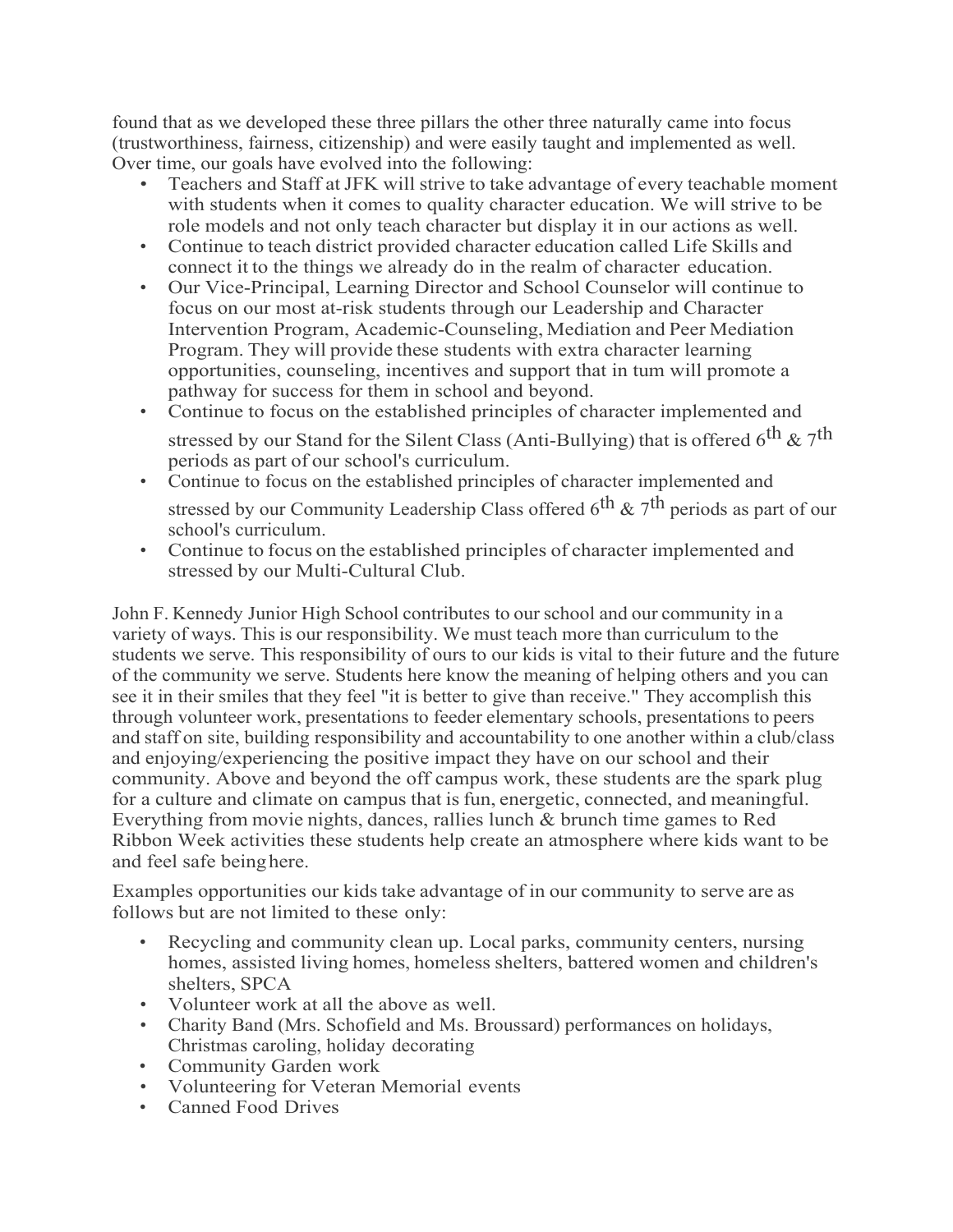- Hygiene material drives for homeless
- Plastic bag drive to weave sleeping mats for homeless
- Elementary presentations for incoming students (Character building/Community Building)
- Local Native American Pow Wow celebrations
- Local Community Cultural Fairs
- Art Contributions to murals painted throughout the community
- Salvation Army food baskets
- Kings food pantry donations

#### **KINGS CANYON MIDDLE SCHOOL Fresno Unified School District 5117 E Tulare Ave, Fresno, CA 93727 Edith Navarro, Principal**

As a comprehensive middle school in a high-risk urban community; Kings Canyon Middle School embodies the belief that character education is at the base of all disciplines; taught and modeled. Kings Canyon Middle School is a diverse campus in southeast Fresno. A review of the school demographics give indication of the challenge: 100% of students eligible for Free/Reduced lunch; approximately 30% of students designated as English Learners; an ethnically diverse student population of Hispanic and Hmong, combined with smaller populations of African-American, Laotian and Anglo groups. With these challenges, the entire staff of the school considers it our obligation and our opportunity to serve as a positive influence in the development of young people who will possess academic skills as well as social and moral competence.

Our guidelines for success are called E5 and are referenced every morning during announcements and are posted for student review in every classroom. The E5 code has become an important facet of the educational process for students and teachers alike at the school and has given rise to additional closely aligned efforts to address character and individual responsibility. The code offers students five simple personal standards:

- When you are in public, act in a polite manner
- Always obey and respect your teachers and other adults
- Take care of the school
- Don't be a bully and don't tolerate bullying by others
- If you know something bad is going on, tell an adult

The E5 campaign has remained strong over the past 10 years and serves as the base for all character/behavioral conversations.

Character education is addressed throughout curriculum and grade levels giving all students equal access to learning the shared core values of our school. Each week students and staff engage in advisory lessons that are centered on topics such as anti-bullying, building positive relationships, and supporting students becoming self-advocates by creating personal goals related to grades, attendance and behavior. All students also participate in a bi-weekly instructional program called Accelerated Learning (PLUS).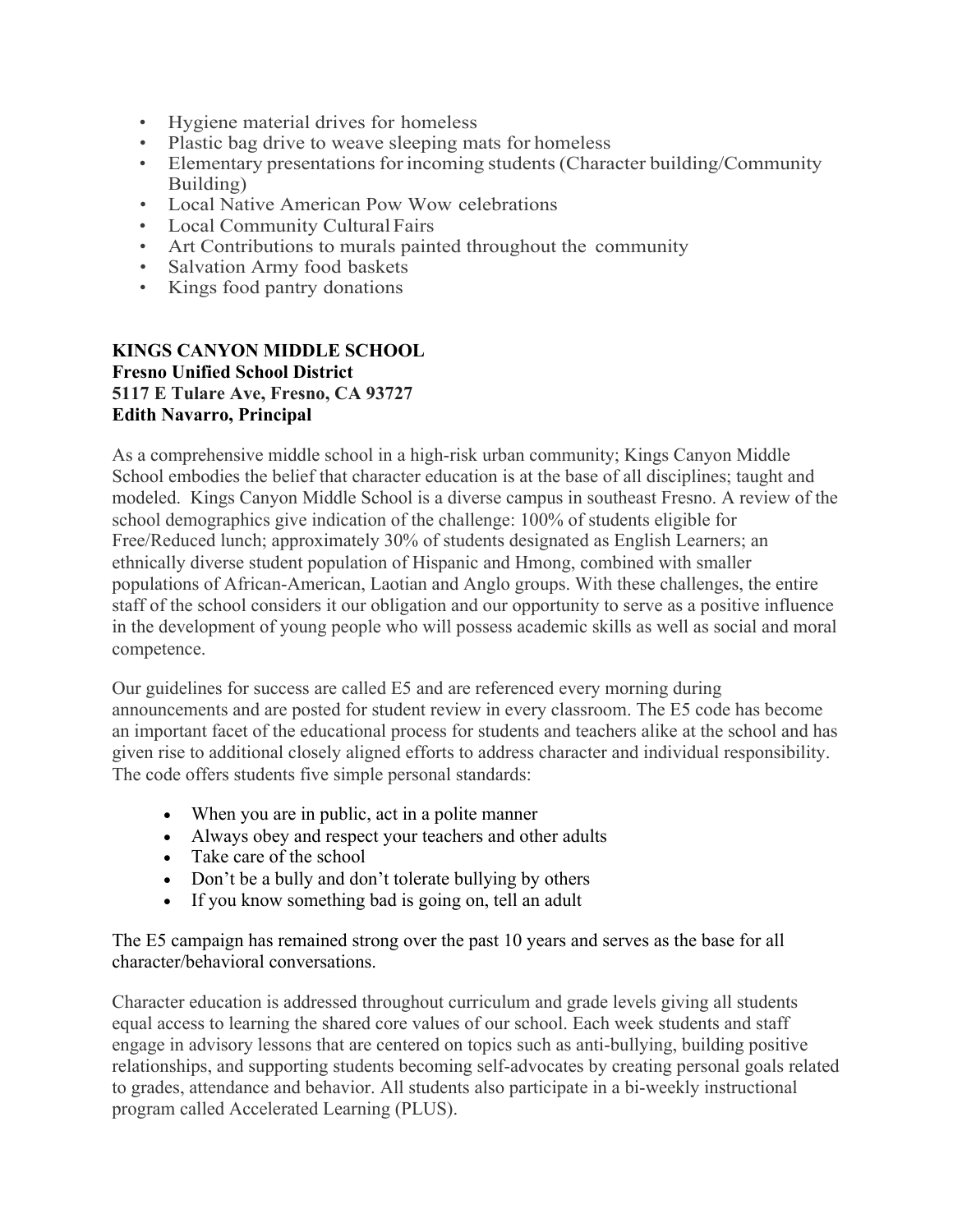The importance of a safe and inviting learning environment is actively promoted. Through the E5 code, students are encouraged to "Take care of the school". Members of the Student Leadership class regularly decorate the school with encouraging posters; glass display cases have been added to the central hallway to highlight student work and achievements; and each teacher has a personal display case which is also used to foster character advancements.

Kings Canyon staff provides all students with opportunities to develop citizenship skills, using the community as a classroom by engaging the community in providing resources and support. Many clubs make connections with the community such as Wyldlife, Horticulture, AVID, JDA, leadership, and Men's/Women's Alliance. Kings Canyon students partner with the community through Tree Fresno, Rotary lunches, having special guest Coffee Hour speakers, participating in meetings with Senator Vidak and other community members, competing in the Fresno Fair Art and other exhibits throughout the year, taking field trips to Fresno State, Fresno Pacific, Fresno City College, UC Santa Cruz, Monterey Bay Aquarium, and Sacramento.

The many clubs on campus have become service oriented such as the agricultural club which has done all the landscaping throughout the campus. Students have participated, in charity efforts including Pennies for Patients (cancer fundraising), supporting Valley Children's Hospital, a joga-thon to raise money for the March of Dimes and last month a canned food drive for needy families.

Our site is committed to meet the academic, social, and emotional needs of all of our students. Respect and tolerance is the norm at Kings Canyon. Students are respected for their uniqueness human and their individual gifts they bring to our classrooms every day.

## **LOS TULES MIDDLE SCHOOL Tulare City School District 801 W Gail Ave, Tulare, CA 93274 Mark Thompson, Vice Principal**

Children model the behaviors and values that are modeled to them. With the family unit depreciating rapidly and divorces rising, the role models that children once looked to for guidance in ethical behavior, upstanding morals and exemplary character are fading. The questions still remains, "If not us, who? If not now, when?" At Los Tules we believe, it must be us; it must be now.

Los Tules has developed a mantra: "**Tigers earn their S.T.R.I.P.E.S**." The acronym **S.T.R.I.P.E.S**. stands for **Self- Confident; Tenacious; Respectful; Innovative; Persistent; Extraordinary; Strong.** The goal is for students to "become" the **S.T.R.I.P.E.S**. and model the character traits daily. When students show their **S.T.R.I.P.E.S**., we believe they will develop into not only well-rounded students but productive members of society and our community. Besides implementing our **S.T.R.I.P.E.S** philosophy, Los Tules has also made strides towards meeting this goal of promoting ethical values and good character as evidenced by the implementation of our school-wide PBIS initiative. PBIS is a systematic framework for teaching positive behavioral expectations.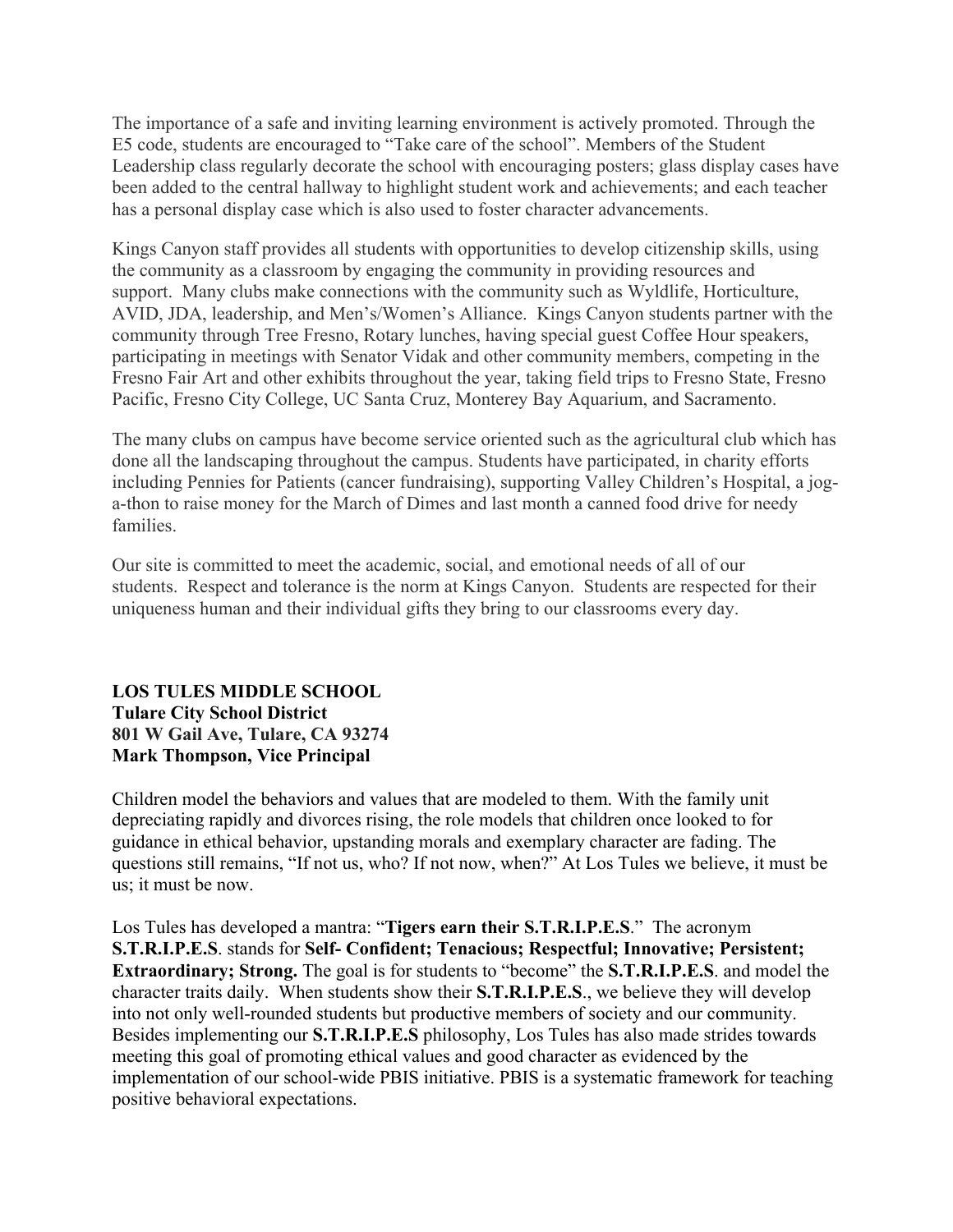Keeping character development, a priority for our school community requires continual *monitoring of our progress*. Progress is verified through a dramatically improved school environment. Our suspension levels and disciplinary actions have decreased in the office as we focus on corrective and positive behavior strategies rather than negative disciplines. Our commitment to character development never wavers.

Character education has been **infused** into our everyday teaching strategies through strategic planning school wide as well as classroom instruction. Students are engaged in candid conversations and instructional practices regarding character traits and are encouraged to be **open-minded** in their thinking and behaviors in and out of the classroom with a **respect for other cultures and perspectives.** 

Over the past couple of years, we have also made it a priority to ensure we have a **clean and secure learning environment** that fosters student learning both physically and psychologically. Physically:

- Updated roofing and painting to promote school value and worth
- New fencing and a fully gated campus with a secured entrance and bell system.
- Lunchtime recycling program with a focus on composting and trash recycling.
- College banners strategically placed in the arbor areas
- Banners with inspirational quotes campus wide
- Banners displaying the **S.T.R.I.P.E.S.** acronym

Psychologically:

- Small groups with counseling for similar needs
- On site psychologist
- On site SST meetings to brainstorm and support specific student needs
- On site lunchtime chaplains to support positive behaviors
- Shared SRO officers on middle school campuses in the district.
- Full-time Campus Life Mentors who meet with at-risk students

*Community service* continues to be a priority for Los Tule Middle School. Students actively participate in a number of valuable community service projects designed to promote social development while fostering the principles of character development and strengthening community partnerships. The school has become a major contributor to Children's Hospital of Central California, having sold thousands special edition "Kid's Day" newspapers. In addition to its school-wide support of Children's Hospital, Los Tules staff and students routinely *volunteer to participate in civic service activities* and make charitable contributions.

**REYBURN INTERMEDIATE SCHOOL Clovis Unified School District 2901 N De Wolf Ave, Clovis, CA 93619 Kevin Kerney, Principal** 

In today's rapidly evolving society, now more than ever, it is crucial that public schools take a stance and provide consistent, equitable, and applicable character education and civic learning.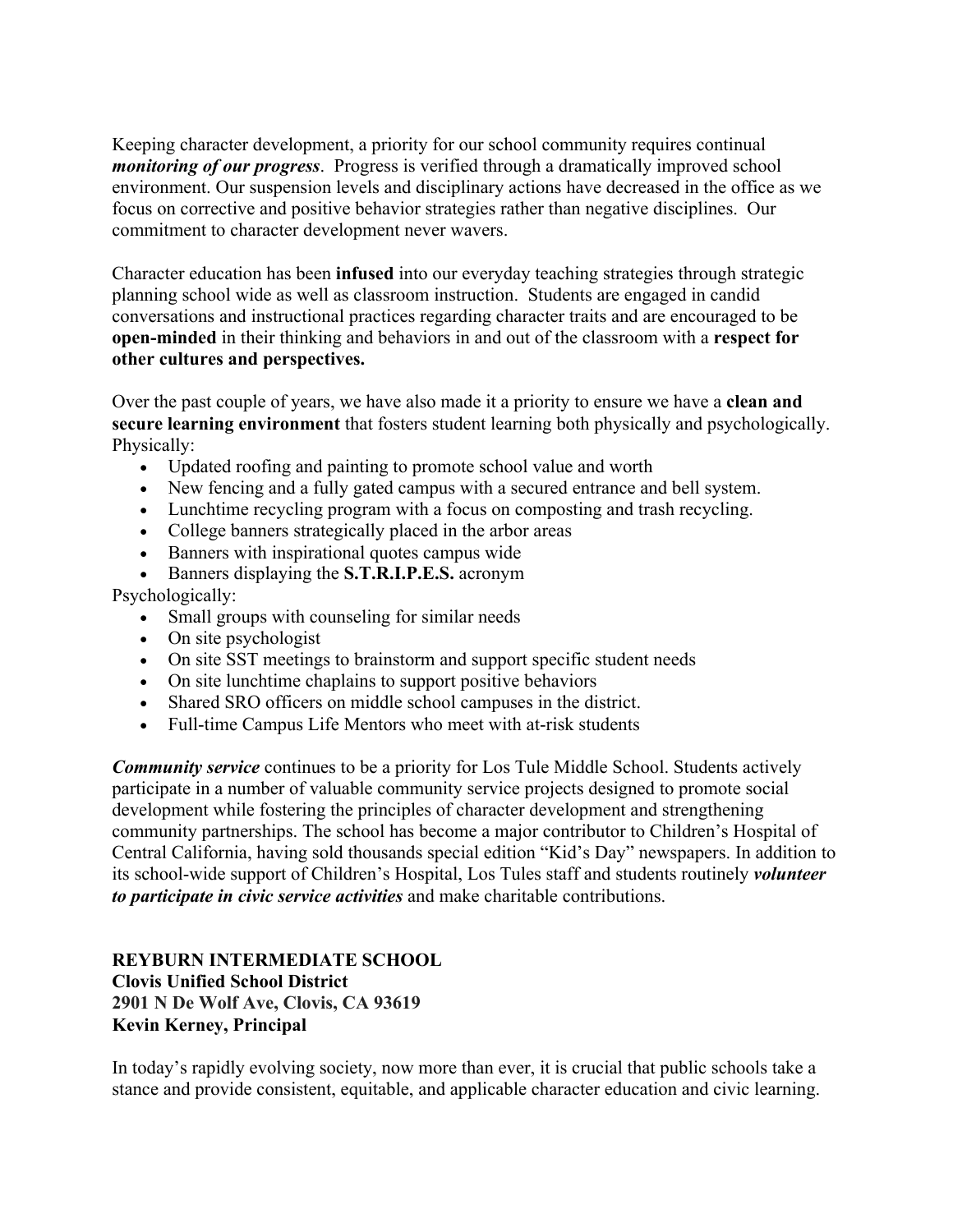Reyburn Intermediate takes pride in the fact that our diverse population is celebrated, all the while bridging the gap between home, community and school. When a school can honor the diverse backgrounds that come onto their campus, and yet still hold onto their own core values and high standards, the result is something we call Pack Pride.

The mission of Reagan Educational Center is to graduate students who possess the background knowledge, academic skills, and technological expertise they will need to become lifelong learners, productive workers, and civic-minded community members. We also believe participation in school activities builds stronger relationships, improves self-esteem, and develops the skills students need to prepare them to meet future challenges in college and the workforce.

One of the ways our school measures progress towards our goal of preparing students for future challenges in both college and the workforce is monitoring behavior and suspensions. Reyburn Intermediate is home to over 1,400 students, and negative behavior is handled with the utmost care and importance. For the small population of students who are not reaching their full potential and who may be lacking in character and civic education, they can be placed in our **Opportunities Program**. Opportunities is a self-contained alternative setting for students returning from an alternative education setting, or Reyburn students who could benefit from intense intervention support.

In addition to Digital Citizenship, Reyburn Intermediate is in the process of training educators in **Culturally Relevant Teaching (CRT). CRT** is a component of AVID, but it can be infused into any classroom and in any subject. The use of Culturally Relevant Teaching creates a climate and culture of inclusiveness and sense of belonging for many of our students. CRT embodies our mission of building strong relationships and improving self-esteem through lessons and activities that create a classroom of understanding and acceptance.

Staff members participate around campus in **Timberwolf Territory.** Timberwolf Territory is a staff led activity, which is as simple as having a bright green sign on your door and opening your office/classroom during lunch. The vision behind Timberwolf Territory is to have willing staff members open their spaces up for students while at lunch to provide a safe, comfortable, and supportive environment for students who may need or prefer an alternative to the traditional lunch period. Wolfpack staff make sure they take care of each other, in addition to the students.

The **Leadership Class** at Reyburn allows our students to impact not only the lives of students on our campus but within the community as well. Students in Leadership class pair up with students in our Functional Life Skills class and mentor them through daily duties such as **Office Recyclable Pick-Up**. The leadership students who accompany our disabled students learn the value of civic action through compassion, patience, and accountability. Money earned from collecting recyclables goes towards the Functional Life Skills class field trips and social activities. The leadership class also actively participates in events benefiting the community such as; **Toys for Tots**, **Coats for Kids**, **Kids Day Newspaper**, and **Light the Night Event**.

#### **SCANDANAVIAN MIDDLE SCHOOL**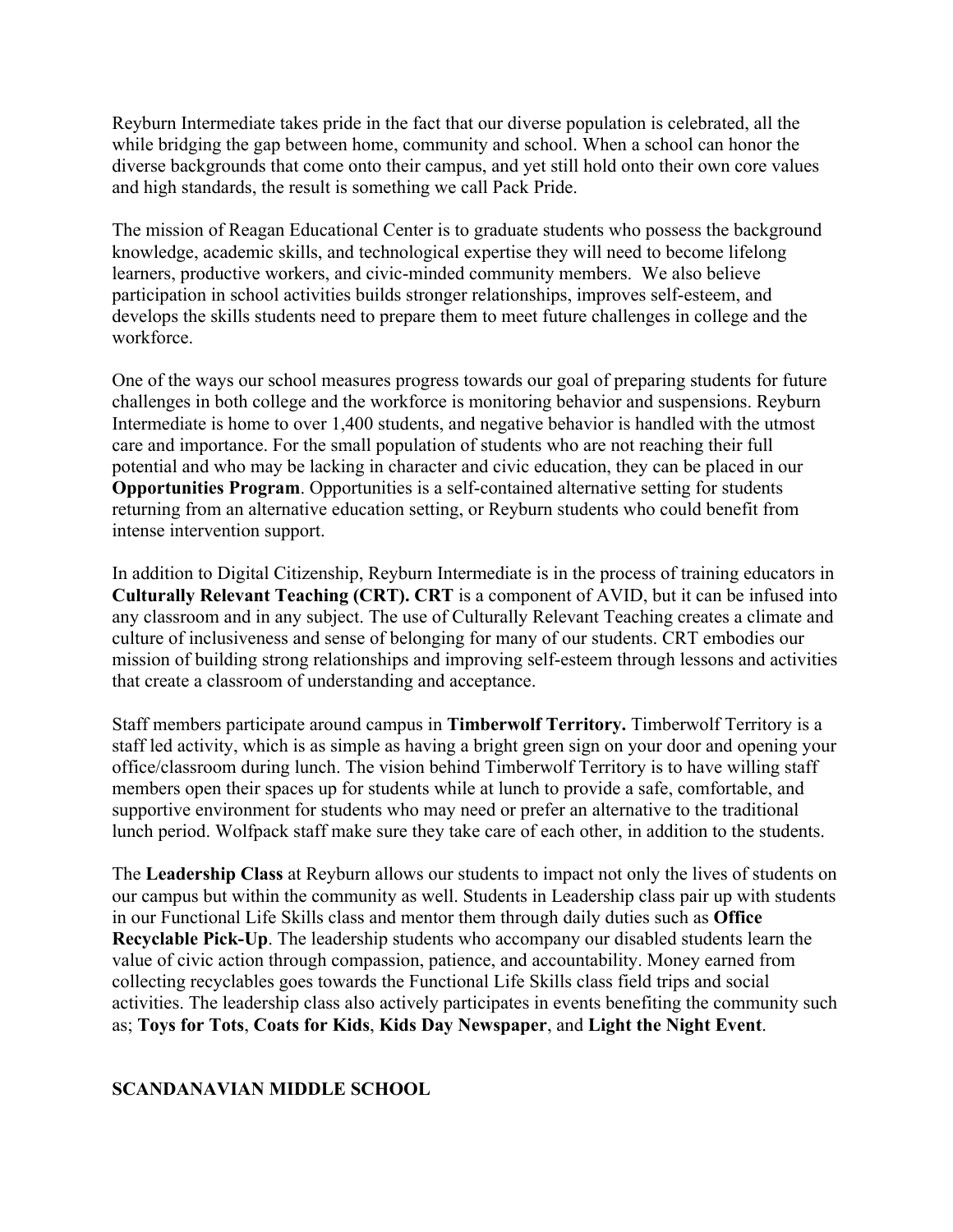#### **Fresno Unified School District 3216 N Sierra Vista Ave, Fresno, CA 93726 Julie Ellis, Principal**

Marian Wright Edelman states, "Education is for improving the lives of others and for leaving your community and world better than you found it." This quote embodies why we at Scandinavian Middle School believe American public schools should involve themselves in developing character education and civic learning for their students. If the hope of our nation is to continue to grow, develop, and improve communities and lives of our citizens, it starts with developing conscious, knowledgeable, willing citizens with strong character. The goal of our site is to develop positive citizens who are willing and able to pour back into the community from which they were raised, and work to improve the quality of life within its boundaries.

Our school has made noticeable progress towards our goal of creating productive, knowledgeable, skilled, and kind citizens. We have seen significant improvement in suspension data as well as district survey data from staff and students. In comparison to the survey our students completed last year, our students this year feel closer to one another, happier, more connected on campus, safer, and more cared for by staff. Likewise, our staff feel that our school site is safer and our students more respectful. Also, our suspensions have dropped by 17% from last year, showing that our students are demonstrating more positive behavior on campus. At our school site we measure and monitor progress towards our character and civic education goals by utilizing surveys to get feedback from students and staff as well as monitoring school-wide behavior data.

Character and civic education are at the core of Scandinavian's core beliefs. Our school strives to instill citizenship skills that will translate into success in the community. Several programs are in place that promote these values into every student every day.

Scandinavian ensures a clean, secure, and psychologically healthy learning environment through three key avenues: school-wide implementation of classroom structures, a robust student support center, and campus beautification efforts from both staff and students.

At the heart of every adult-to-student interaction is a genuine sense of responsibility as being a key contributor to the overall growth of students. Our teachers are committed to promoting both academic and social-emotional learning, in and out of the classroom setting. As a result, we have collaboratively developed intentional practices to teach and model fairness, equity, caring, and respect.

Scandinavian **s**tudents also have opportunities to participate in civic learning and servicelearning projects throughout the year. These opportunities are linked to various curricula across disciplines.

WEB Leadership (Where Everyone Belongs) has contributed in a variety of ways to the school, and the community. WEB has actively partnered with Valley Dream Center, a local nonprofit organization, in a monthly food drive where any person from the community is welcome to receive free produce and packaged food. In this service project, leadership helps with bagging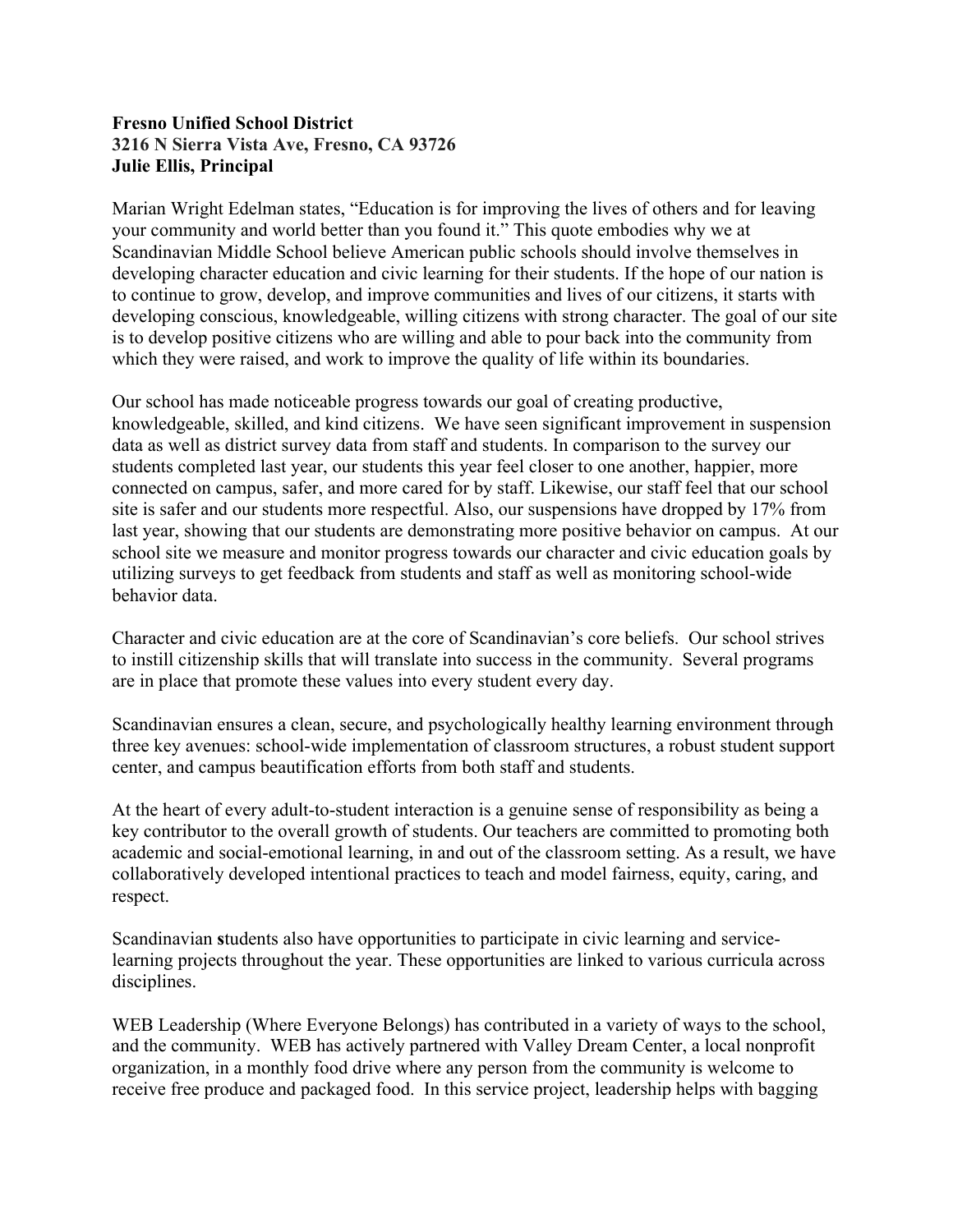produce, interacting with other adult volunteers and assisting the elderly with loading food onto their personal carts. Through this active leadership, we have been able to extend the opportunity to other classes including the special education class, to support inclusion of all students with the Alliance classes.

#### **SEQUOIA MIDDLE SCHOOL Fresno Unified School District 4050 E Hamilton Ave, Fresno, CA 93702 Matt Ward, Principal**

An essential goal of Sequoia Middle School is to teach, model, practice, and celebrate an intense character education program. This directly supports Fresno Unified School District's mission of "Preparing College and Career Ready Graduates." This mission is anchored in four goals and includes excelling in reading and math, engaging students in the arts, activities, and athletics, character and competencies for workplace success, and staying on target to graduate. Through our site commitment to these goals and the principles taught and reinforced through **Character Counts!,** we strive to develop, strengthen and encourage core ethical values that can be seen in and out of the classroom. Ultimately, we want students equipped to **Live Their Purpose** while they are Lumberjacks and beyond.

Goals we set early on include improving classroom behavior and attendance and reducing D and F grades. Our classroom referral data has improved dramatically. In 2015-16, there were 1098 classroom referrals and last year there were 478. We believe this is the result of our focused work around character education, engagement opportunities and CHAMPs implementation.

Our Language Arts Department infuses character education through extensive units of study. These units require students to read closely and comprehend complex material to determine relevant evidence to support their claims and evaluations. Through these lessons, teachers model appropriate academic discourse helping students to respectfully disagree with ideas and not people during classroom discussions. In these ways, students are guided through complex academic and ethical matters that elude simple answers to build content knowledge alongside the pillars of Responsibility, Respect and Citizenship.

Having a secure and psychologically safe and caring school requires an explicit and intentional way to address bullying. Our Safe and Civil Schools Team and Student Leadership helped develop the Kindness Campaign to promote student participation, communication and relationship building. Students wrote messages of kindness to students during lunchtime and a chain of kindness acts was displayed and wrapped around our cafeteria. Our principal shares examples of kindness during the morning announcements and our Lumberjacks often make efforts to reach out to other students during lunch that are sitting or walking alone.

Sequoia promotes ongoing relationship building with students through Stones in the River. Like stones in the river that can get overlooked because they are washed over by water, each teacher selects five students to invite to lunch that they would like to build a stronger relationship with. In October, we held our second Stones in the River luncheon. Teachers have shared how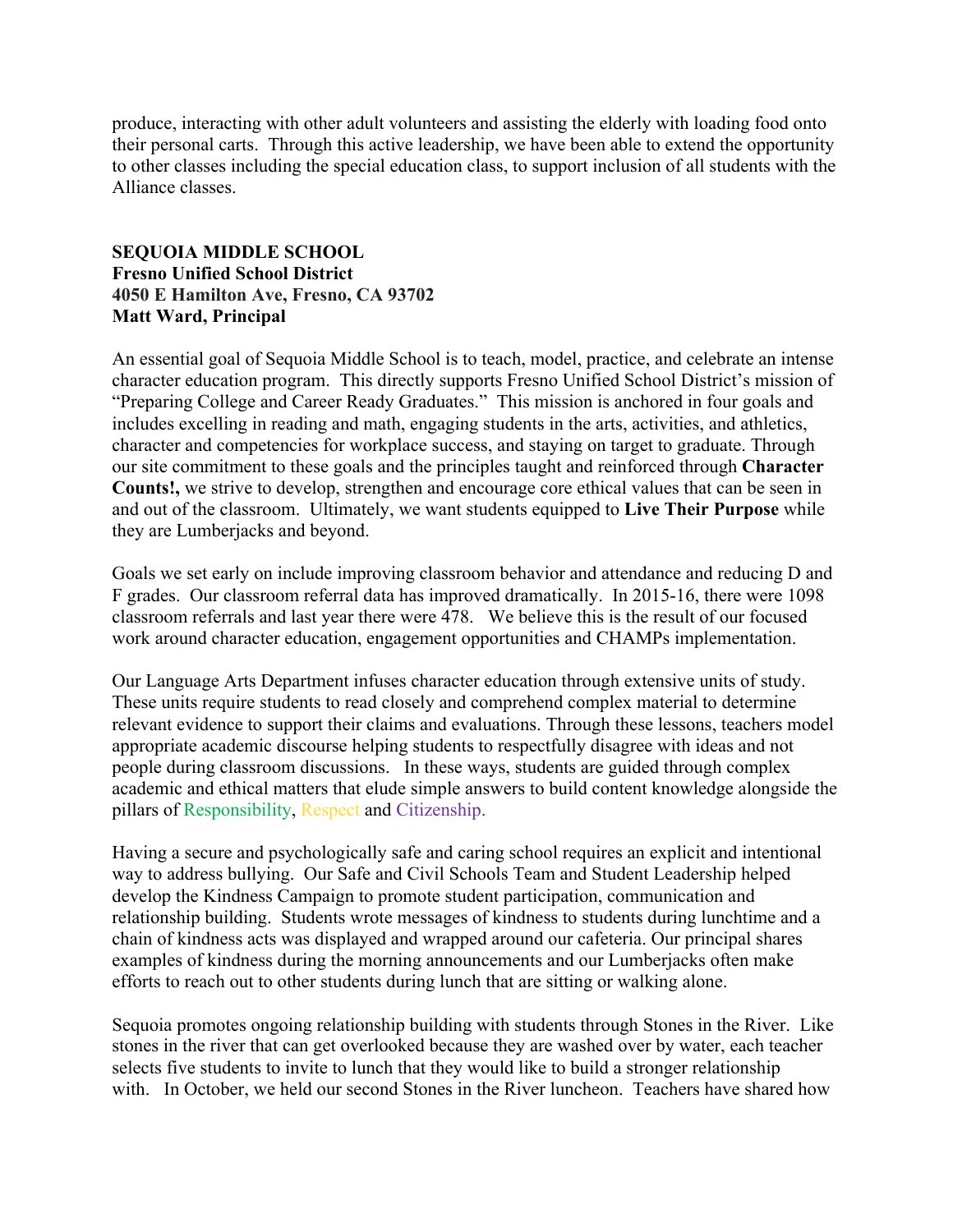this time has really made a difference not only in behavior but in effort and participation as well. We are planning another Stones in the River luncheon in the spring to increase the sense of belonging with more of our students. This effort promotes Trustworthiness, Respect, and Caring and its impact can be seen in and out of the classroom.

Another goal of our program is to teach our students that caring and sharing have rewards deeper than receiving. Last year, one of our 8th grade students heard about the tragic earthquake in Mexico and began a fundraising campaign to collect money for those affected. Daisy Gonzalez raised more than \$600 for the Red Cross. This effort inspired Daisy to start a Community Service Club at Sequoia, so more students can feel the pride that comes with Caring and Citizenship.

Sequoia Middle School is a **Community of Scholars**. Together we have the charge to model and exhibit all the **Character Counts!** virtues. We know that success has no finish line and we have not rested on our achievements but continue to evaluate, plan for improvements and implement positive changes to our various programs with the ultimate goal of providing challenging and comprehensive academic and character education to help students **Live Their Purpose** every day.

## **WASHINGTON ACADEMIC MIDDLE SCHOOL Sanger Unified School District 1705 10th St, Sanger, CA 93657 Leo Castillo, Principal**

Character education is an integral part of American schools, ensuring that there is a safe, respectful, and caring learning environment where student potential is maximized and guided to be well-rounded individuals. WAMS staff, parents, and students are committed to maintaining a positive and safe school culture where rigorous and relevant learning takes place. Students are explicitly taught pro-social skills through the use of the Second Step social emotional curriculum and our Positive Behavior Intervention and Supports (PBIS) model. Our PBIS model is a tiered support system which teaches, scaffolds, and rewards desired behaviors.

The WAMS Multi-Tier System of Supports (MTSS) and PBIS teams meet monthly to review data centered on student behavior. MTSS reviews students with both academic and behavioral support needs. Both teams review data regarding behavior, where PBIS will delve deeper into the behavioral side of our systems by review of current expectations for settings, overview of behavioral supports for specific students, staff feedback, merits, Second-step lessons taught in our advisory classes, and attendance review with monthly and trimester rewards.

WAMS character education program continues to achieve its goals each year. Our goals are measured by the following tools: 1.) Parent Surveys – Each year our parents are presented with a survey, which allows parents to rate our school and provide feedback. This feedback reflects our parents' satisfaction with our school's character education program, 2.) Attendance – The importance of students being at school every day, allowing access to both academic and social experiences, 3.) Staff Surveys – each year our staff participates in a survey. This survey gathers the staff's opinions on our school environment